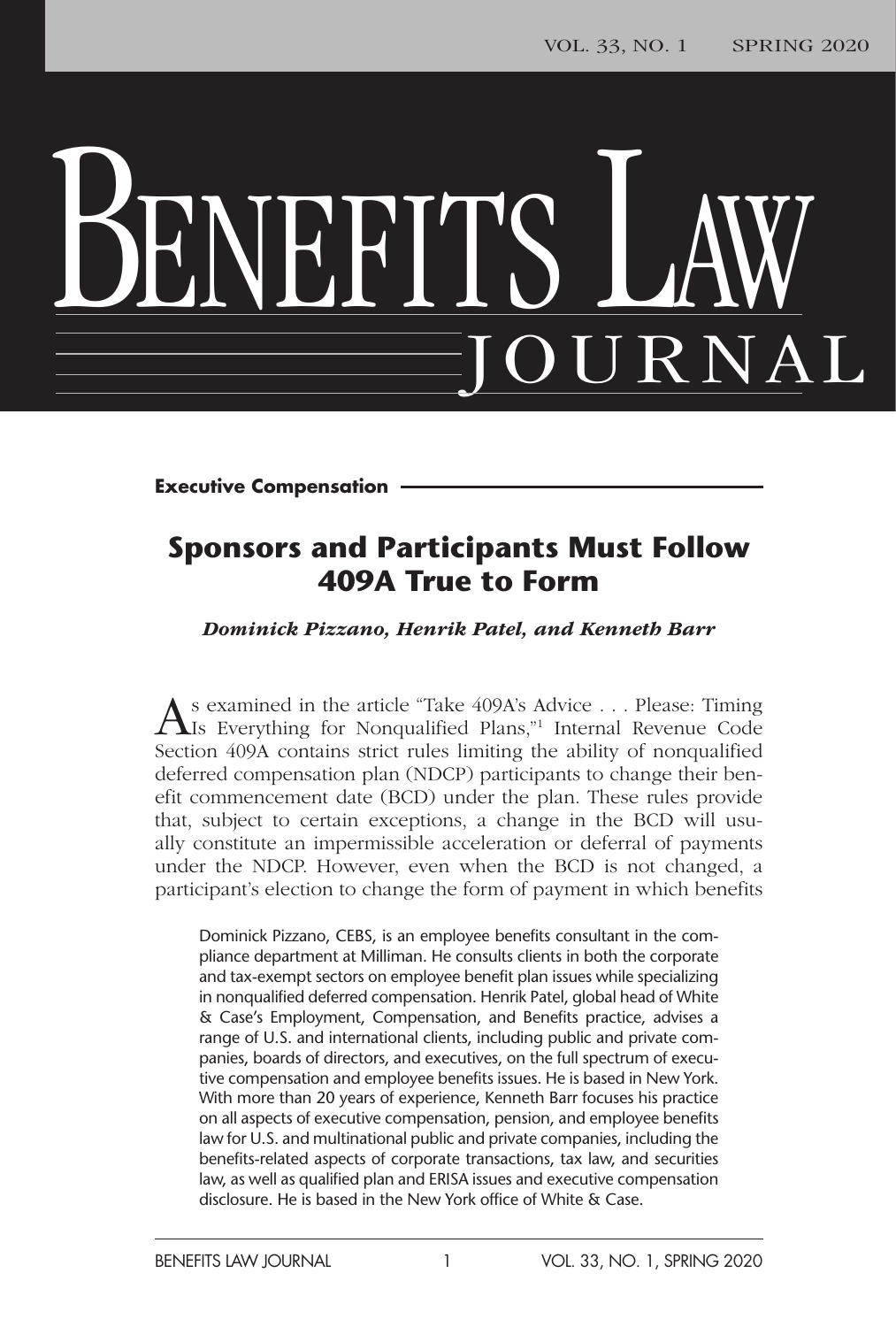under the plan are paid will also, subject to certain exceptions, usually constitute an impermissible acceleration or deferral of payment under Code Section 409A. For example, changing the form of payment from installment payments payable over five years to a lump sum payment, while maintaining the same BCD, will usually constitute an impermissible acceleration of payments. Accordingly, the rules with respect to changing BCD and changing the form of payment are connected because they share a common purpose: preventing a participant from having the type of excessive control over the timing of payment that Code Section 409A was enacted to eliminate while, at the same time, containing certain exceptions that provide participants with some degree of flexibility in certain circumstances. This column examines how NDCP sponsors can navigate these rules to ensure that their NDCP comply with Code Section 409A with respect to changes in form of payment elections.

#### GROUNDING FORM FLIGHTS OF FANCY

Participants are used to the free-flowing flexibility of the qualified pension plan world, in which they can typically wait right up until their BCD before having to commit to the form of payment under which they wish to have their plan benefits distributed. A further false sense of flexibility may arise from pre-409A NDCPs, which permitted the linking of the form of payment from the NDCP to the form of payment elected by the participant under the qualified plan that the NDCP was intended to supplement. These were most prevalent in NDCPs that are linked to defined benefit (DB)-style plans but occasionally also appeared in some NDCPs linked to defined contribution (DC) plans. The Code Section 409A rules allow grandfathering of amounts earned or vested prior to January 1, 2005; however, such linking is prohibited for benefits earned or vested on or following January 1, 2005, and, hence, any such nongrandfathered amounts must comply with Section 409A.2

Because the rules governing NDCP change in form elections for such amounts are much more rigid under Code Section 409A, NDCP sponsors must make sure they clearly communicate these differences to participants, develop the appropriate 409A-compliant plan designs for their executive groups, and vigilantly administer their NDCPs in accordance with such designs. The rules for Code Section 409A generally require that a participant's form of payment under an NDCP be designated much earlier than would be the case under the qualified pension plan. With respect to most NDCPs, the rule requires participants to elect their form of payments within 30 days of first becoming eligible to participate in the NDCP, but only with respect to compensation to be earned following such election.3 Accordingly, sponsors need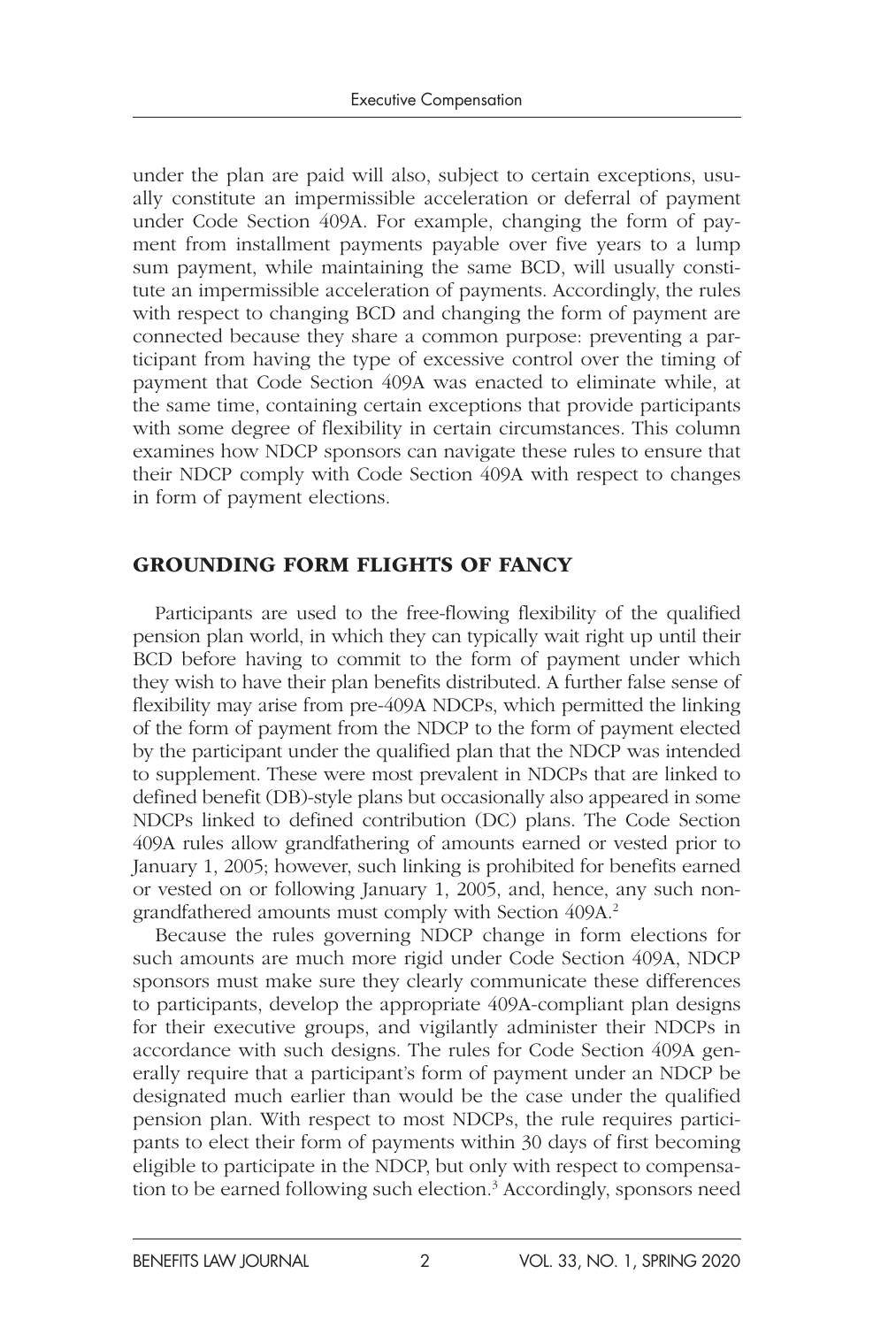to provide participants with sufficient notice and the ability to make this election prior to the expiration of their initial eligibility period.

#### EXCEPTIONS TO THE RULE

There are two exceptions to the rule requiring participants to make form elections when first eligible:

- 1. The "how do you meet a deadline you didn't know existed?" **exception**. This exception applies to NDCPs that are "nonelective excess benefit" plans (*i.e.,* NDCPs linked to a qualified pension plan that make up for benefits that would be payable under such qualified pension plan but for certain limitations under the IRS Code). Under these nonelective excess benefit plans, a participant often automatically becomes eligible when benefits under the qualified plan become limited under the rules governing qualified plans. Because determining whether a participant is eligible requires calculations, both the participant and the NDCP sponsor may be unaware that the participant has become eligible in the plan for some time after actually first becoming eligible and may not be able to comply with the 30-day rule discussed above. Code Section 409A addresses this concern with a special rule giving participants in these plans a one-time opportunity to elect the form of distributions within 30 days after the first day of the taxable year following the taxable year in which the participant first accrues a benefit under the plan.4 No new elections are permitted if the participant subsequently accrues benefits under a different excess benefit plan of the same NDCP sponsor.5
- 2. The real-life annuities of NDCPs under Code Section 409A. Section 409A permits NDCPs to treat all "actuarially equivalent life annuities" as one form of payment. This treatment is extremely beneficial because it means such annuities are not only free from the previously discussed Code Section 409A rule regarding initial form elections but also from the "12-month/ five-year" rules described later in this article. As a result, participants who limit their elections to only these annuities are free to initially elect and then switch back and forth among as many of such annuity options as their NDCP offers, right up until their BCD. So the key question is: Which forms of payment have Code Section 409A deemed worth of casting in this role? The general definition under Code Section 409A makes it clear that the traditional single life annuity (*e.g.,* an annuity payable until the death of the participant) and joint and survivor annuities (*e.g.,*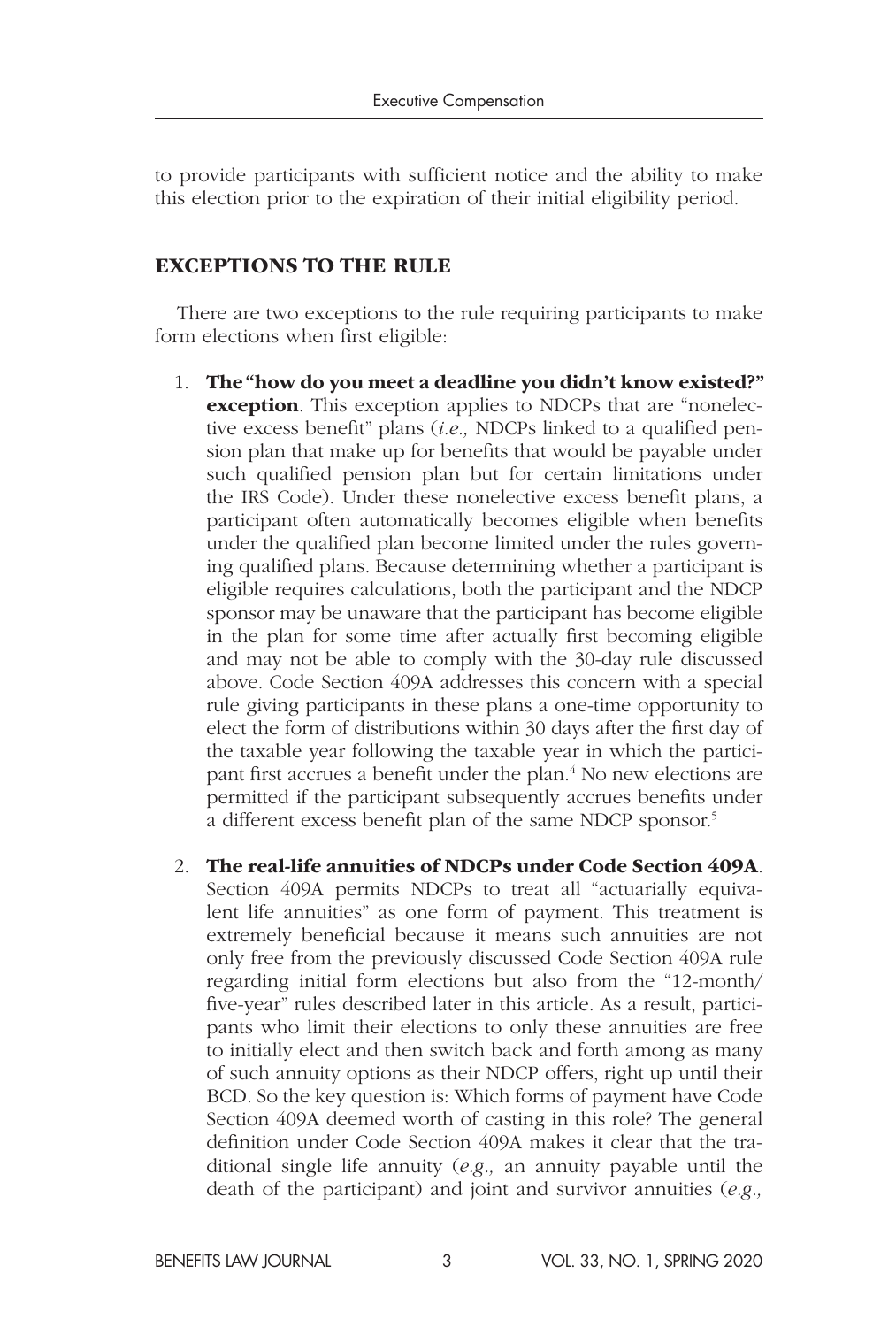an annuity payable until the later of the death of the participant or another person, usually his or her spouse) qualify, as long as they are payable not less frequently than annually and are actuarially equivalent, applying reasonable actuarial methods and assumptions.6 Although "actuarially equivalent" and "reasonable actuarial methods and assumptions" are not specifically defined, the rules do offer the following guidance:

- a. When determining whether two life annuities are actuarially equivalent, the same actuarial assumptions and methods must be used in valuing each life annuity.<sup>7</sup>
- b. The above requirement applies over the entire term of the participant's participation in the plan, such that the annuities must be actuarially equivalent at all times for the annuity options to be treated as one time and form of payment.8
- c. As long as the actuarial methods and assumptions are reasonable, there is no requirement that consistent actuarial assumptions and methods be used over the term of the participant's participation in the plan.<sup>9</sup>
- d. The plan may change the actuarial assumptions and methods used to determine the life annuity payments, provided that all of the actuarial assumptions and methods are reasonable.10
- e. There is no requirement that the actuarial assumptions and methods used under an NDCP plan be the same as those used in a qualified plan sponsored by the NDCPsponsor.<sup>11</sup>

In addition, the rules generally provide that certain specified features are ignored for purposes of determining whether a particular annuity is treated as a life annuity under the form of payment rules (but not for purposes of determining whether a life annuity with such a feature is actuarially equivalent to a life annuity without such a feature). These include the following:

- Term-certain features (under which annuity payments continue for the longer of the life of the annuitant or a fixed period of time); $^{12}$
- Pop-up provisions (under which payments increase upon the death of the beneficiary or another event that eliminates the right to a survivor annuity); $13$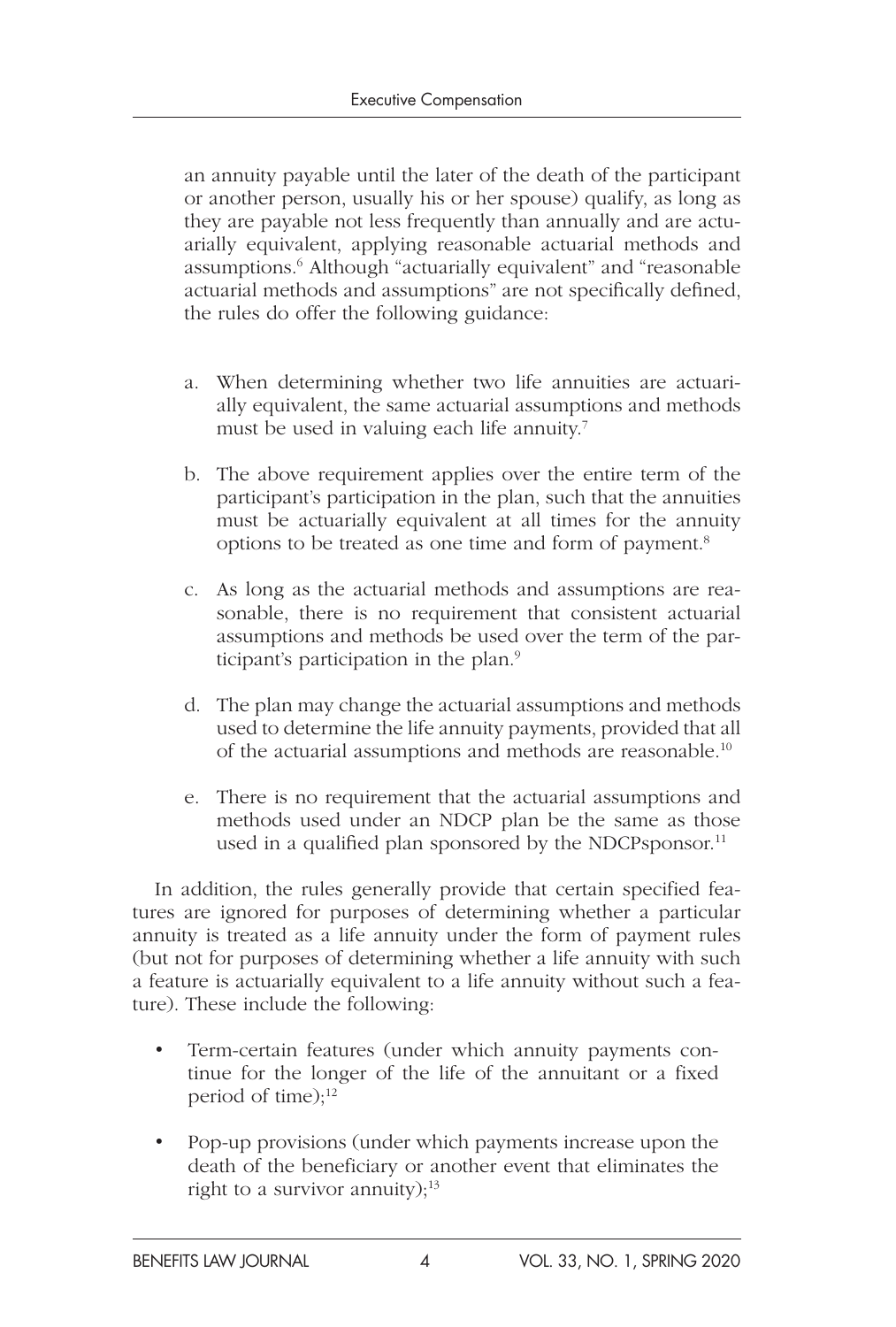- Cash refund features (under which payment is provided upon the death of the last annuitant in an amount that is not greater than the excess of the present value of the annuity at the annuity starting date over the total of payments before the death of the last annuitant); $^{14}$
- Social Security or railroad retirement leveling features (including leveling features related to early retirement, survivor, or disability benefits)<sup>15</sup> and
- Features applying a permissible cost-of-living index $16$

Accordingly, a life annuity with any of these specified features may be treated as a life annuity if the two life annuities are actuarially equivalent (taking into account the features) and have the same initial payment date. With respect to subsidized joint and survivor annuities, such forms are treated as actuarially equivalent to a single life annuity, provided that neither the annual lifetime annuity benefit nor the annual survivor benefit available under the joint and survivor annuity is greater than the annual lifetime annuity benefit available under the single life annuity.<sup>17</sup> For example, a single-life annuity providing \$200 a month for the lifetime of the participant may be treated as actuarially equivalent to a joint and survivor annuity providing up to \$200 a month for the lifetime of the participant and up to \$200 a month to the surviving joint annuitant.

#### LIFE-ONLY SENTENCE: NOT THE ONLY OPTION

While limiting the NDCP form of payment option to only life annuities options described in the previous section certainly provides the maximum flexibility permitted under Code Section 409A when it comes to the timing of the election, such enhanced flexibility may not be sufficient motivation for participants to eagerly eschew two of the more popular payments forms under NDCPs: lump sums and installment payments. This is especially true in NDCPs linked to DC qualified plans and other DC-style NDCP where, as with their qualified plan counterparts, such options are much more prevalent than life annuities.

If the NDCP provides these options—either along with or in lieu of the aforementioned life annuity options—then it must include and enforce the early form election procedures discussed earlier (*i.e.,* participants must make the form of payment election when first eligible to participate). Once the participant makes the initial form of payment election, the ability to change such election in the future will then depend on which form is chosen. Assuming life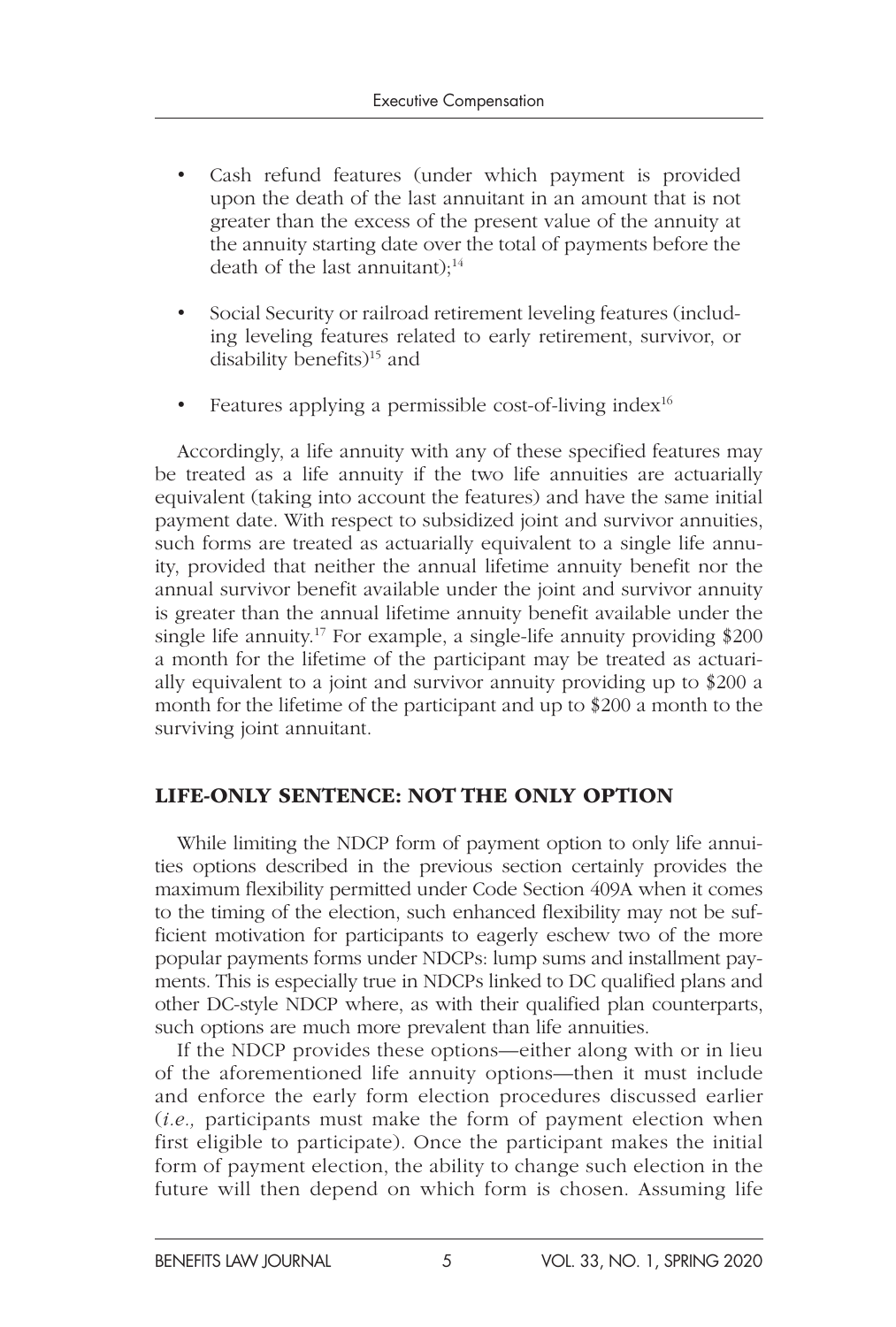annuities are offered and such annuities meet the criteria previously discussed, participants electing one of these alternatives will be able to switch back and forth among such annuities all the way up to the BCD. Once a lump sum or installment option election, however, is made (whether as an initial election or as a change from an initial life annuity election), the Code Section 409A subsequent deferral rules apply. These rules provide that a plan may permit a subsequent election to change the form of payment, provided that the new election meets three conditions (*i.e.,* the 12-month/ five-year rule):

- a. Made not less than 12 months before the first date a payment scheduled for a specified time or based on a fixed schedule would otherwise have been paid.<sup>18</sup>
- b. Takes effect at least 12 months after the date the new election is made.19
- c. Defers payment for no less than five years from the date the first payment otherwise would have been made.<sup>20</sup>

As a result, a participant who wants to change the form of payment must not only be sure to make a timely election but also factor in the decision whether or not the change is worth the mandatory five-year wait. For example, suppose a participant originally elected a life annuity that would commence at age 65 but later decides that a lump sum would be preferable. In addition to submitting the change election to the plan sponsor before attaining age 64, the participant would also have to be content with not receiving the lump sum until age 70 or later.

Because the Code Section 409A rules described above apply both to participants and NDCP sponsors, both a participant and an NDCP sponsor may have and exercise impermissible discretion to defer payment after the form of payment has been specified. Accordingly, such discretion to defer payment is usually limited to changes that comply with the 12-month/five-year rule. This is important to note because it means that an NDCP sponsor is not able to avoid this requirement by amending the plan. The rules, however, do not apply to changes in the form of payment under the terms of a domestic relations order to the extent the change in the form of payment applies to a payment that will be made to the alternate payee and not the participant.<sup>21</sup> For example, a domestic relations order generally may provide for a new form of payment to a spouse or former spouse of the participant or provide such spouse or former spouse discretion to determine the form of payment to such spouse or former spouse.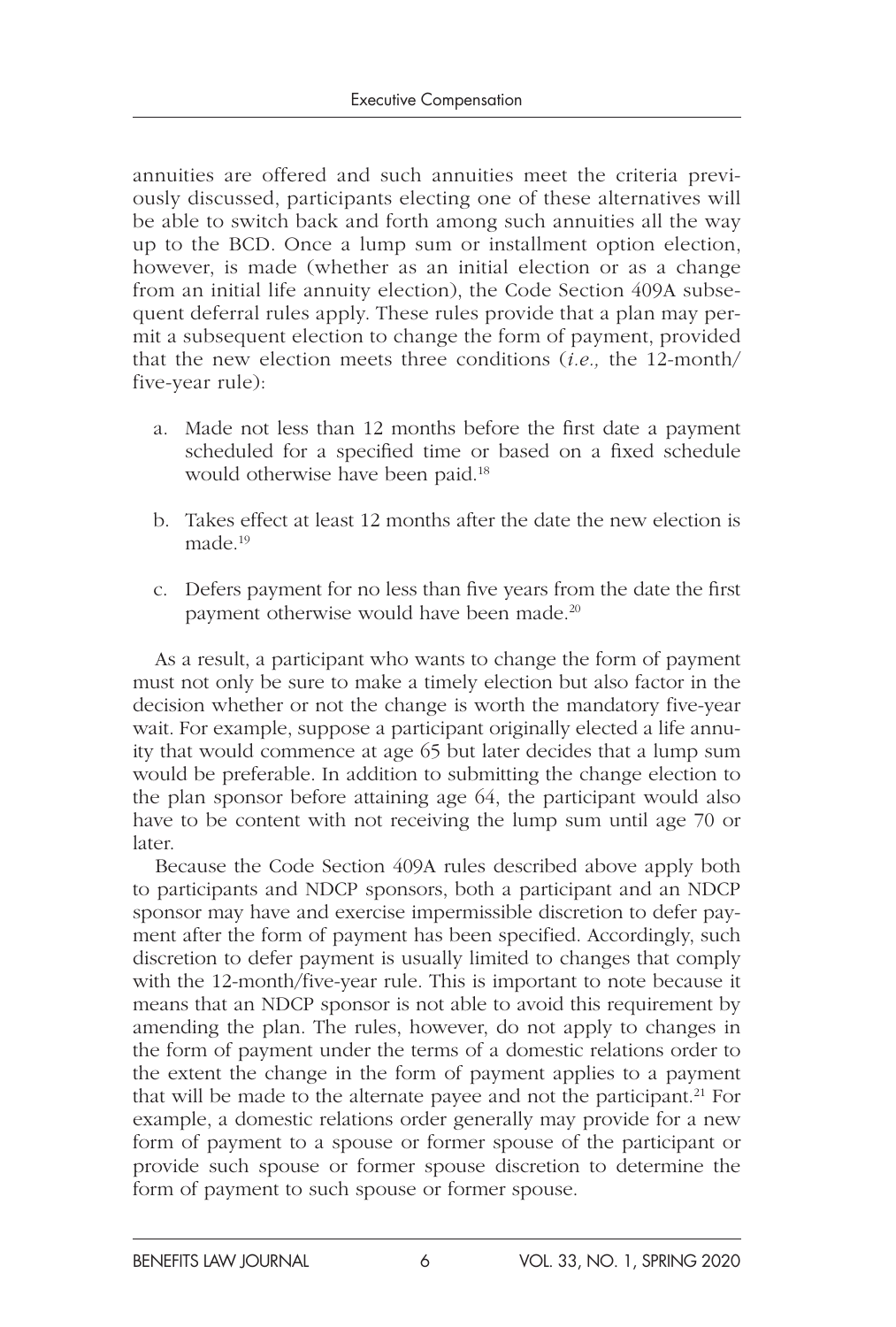If installment payments are in the election mix, the sponsor and participants need to also consider whether such installments are considered as a single or separate payment for purposes of applying the 12-month/five-year rule. The first step is to check the plan document to see if it indicates the applicable treatment. Under the Code Section 409A rules, if the plan is silent, installment payments are treated as a single payment.<sup>22</sup> Any subsequent elections for installment payments treated as a single payment must be made at least 12 months before the installments were scheduled to begin and the payment of the first of the installments must be deferred at least five years from the original commencement date.<sup>23</sup> Alternatively, installment payments may be treated as separate payments. In this case, the 12-month/five-year rule applies to each separately identified payment.<sup>24</sup> This approach enables participants to make subsequent elections after commencement has already begun (*i.e.,* the employer or participant could then subsequently elect to further defer a portion of the installment payments rather than all of them). The following two examples illustrate the difference between the single and separate approaches:

**Single.** Assume the participant is in an NDCP that provides for payment in a series of five equal annual amounts that are not designated as a series of five separate payments. The first amount is scheduled to be paid on January 1, 2021. Provided the participant makes the election on or before January 1, 2020, he or she may elect for the first payment scheduled to be deferred until January 1, 2026. Because the single payment rule is in effect, the remainder of the payments will automatically commence on January 1, 2027, and each January 1 thereafter.

Separate. Assume the same facts as above except that, under its terms, the NDCP designates each payment as a separate payment. The first payment is scheduled to be made on January 1, 2021. Provided the participant makes the election on or before January 1, 2020, he or she may elect for the first payment scheduled to be made on January 1, 2021, to be deferred until January 1, 2026. If the participant makes that election but does not elect to defer the remaining payments, the remaining payments continue to be due upon January 1 of the four consecutive calendar years commencing on January 1, 2022.

Special consideration must be given if the employer or employee wishes to change the form of payment from installments to a lumpsum payment if the plan provides that each installment is treated as a separate payment. The lump-sum payment date must be at least five years after the final installment payment date.<sup>25</sup> For example, consider a plan that provides for the payment of five equal annual amounts, each of which is designated as a separate payment. The first installment is scheduled for January 1, 2021, and the last is scheduled for January 1, 2025. The employee wishes to convert these five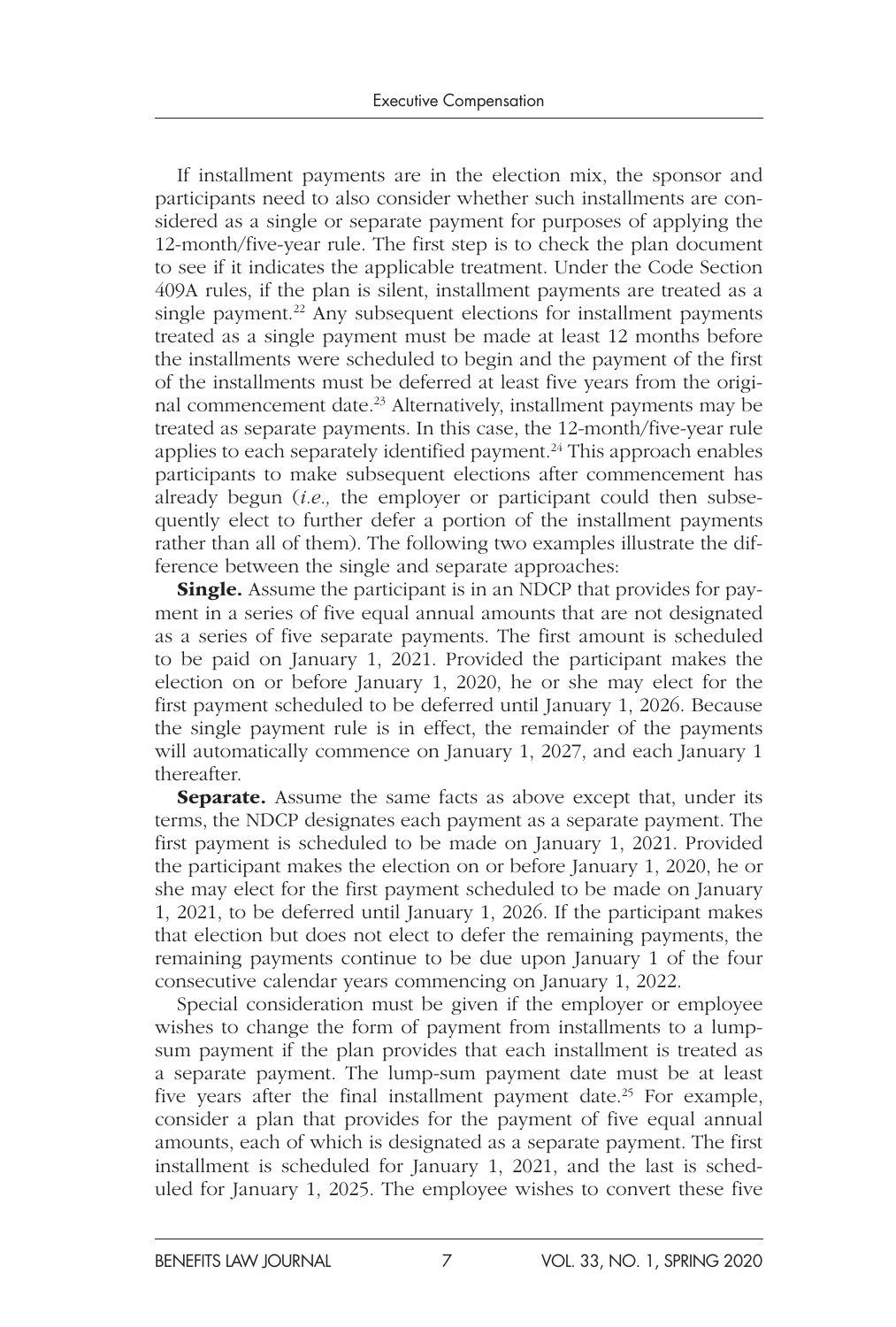installments into a lump sum payment. Provided the election is made on or before December 31, 2019, the earliest the employee may receive the lump-sum payment is January 1, 2030, which is five years after the last scheduled installment payment under the original election. If the plan did not provide that each installment payment was treated as a separate payment, the lump-sum payment could be made as early as January 1, 2026 (*i.e.,* five years after the initial installment payment).

#### SPONSOR'S CHOICE

Form of payment flexibility is a fine feature for participants but can add administrative complexity and thus corresponding cost to plan sponsors. The sponsor's decision regarding which, if any, choices, it provides to participants may also be influenced by whether it wants to hold on to the assets for participants who separate from service. Consequently, some sponsors may opt for a more simplistic approach by designing the plan to only include a single form of payment, with no choice for participants, or only provide choices between forms that are not subject to the 12-month/five-year rule. For example, some DC NDCPs only permit lump-sum distributions, whereas some DB NDCPs may limit the participants to choosing between the previously discussed "actuarially equivalent" life annuities.

Another device available to sponsors to help simplify this process are default provisions that can be used to either mandate a certain form of payment, if no timely participant election is made, and/or to specify separate forms of payment for various distribution triggering events. In the case of the latter, the Code Section 409A rules require that the following requirements be met regarding such default provisions:

- Must be objectively determinable when payment is triggered;
- May vary by triggering event (*e.g.,* lump sum upon death; 10 annual installments upon separation from service); or
- Alternative payment schedule may apply if triggering event (other than fixed date) occurs on or before one (and only one) specified date (*e.g.,* lump sum upon separation before age 55; life annuity upon separation thereafter).<sup>26</sup>

The Code Section 409A rules also contain two separate mandatory cash-out provisions, which NDCP sponsors may use to ease their administrative burdens by giving them the ability to eliminate ongoing tracking and processing of installment payments in amounts under certain dollar limits.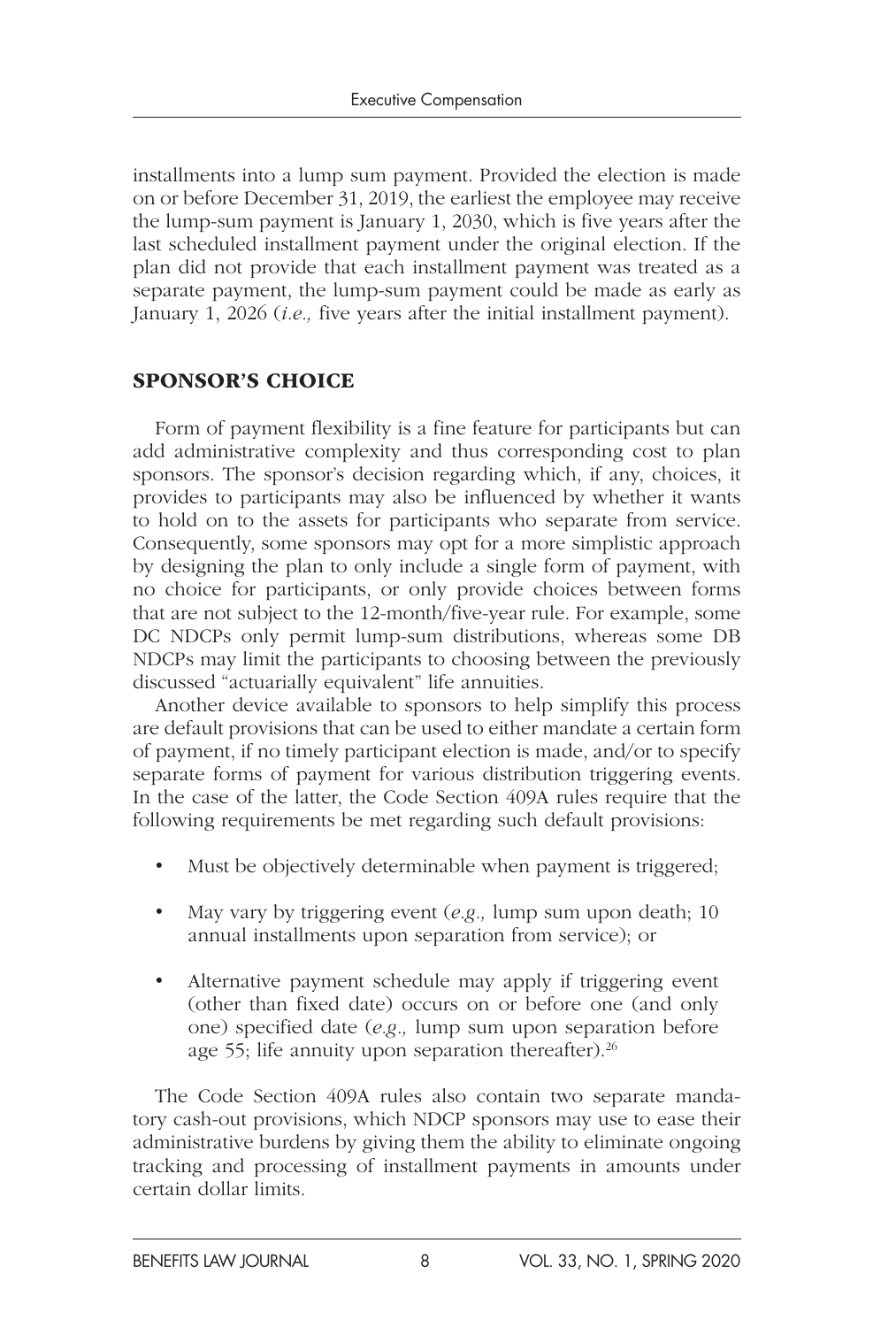#### *Cash-Out Option 1*

Under the first cash-out option, an NDCP may require (or include a provision granting the sponsor the discretion to require) a mandatory lump-sum payment of amounts deferred that do not exceed a specified amount provided that the payment: (1) results in the termination of the employee's entire interest in the plan (and all plans of the same type under the plan aggregation rules—so a sponsor may not use this rule to cash out an amount under one arrangement but not another arrangement where the two arrangements would be treated as one plan); and (2) does not exceed the limit on elective deferrals under Code Section 402(g) for the calendar year of reference (*e.g.,* \$19,500 for 2020). In addition, any employer discretion must be evidenced in writing no later than the date of such payment. The rules do not require that a participant has separated from service for the sponsor to cash out the amount deferred.<sup>27</sup>

#### *Cash-Out Option 2*

The rules also offer a second cash-out option, which provides that plans under which amounts are to be paid in installments and/or under life annuity options may permit immediate payment of (1) all remaining installments or (2) in the case of annuity payments, the present value of the remaining annuity payments, without causing an impermissible acceleration if the present value of the unpaid deferred post-409A amount falls below a predetermined amount. Such a provision must specify the predetermined amount no later than the time and form of payment is otherwise required to be established.<sup>28</sup> The immediate portion can be any amount, as distinguished from cash-out option 1, which is tied to the Code Section 402(g) limit.

Any immediate distribution of the remaining sum of an installment series or the present value of remaining annuity payments, however, will result in an impermissible acceleration if it is paid at the discretion of the employer or the participant unless the payment does not exceed the Code Section 402(g) limit. Furthermore, any change in an immediate distribution provision, including a change in the predetermined amount, is treated as a change in the time and form of payment (*i.e.,* subject to one-year/five-year rule).29

#### ROUNDING INTO 409A FORM

The many Section 409A rules governing the permissible forms of payment can lead to a lot of confusion for participants and sponsors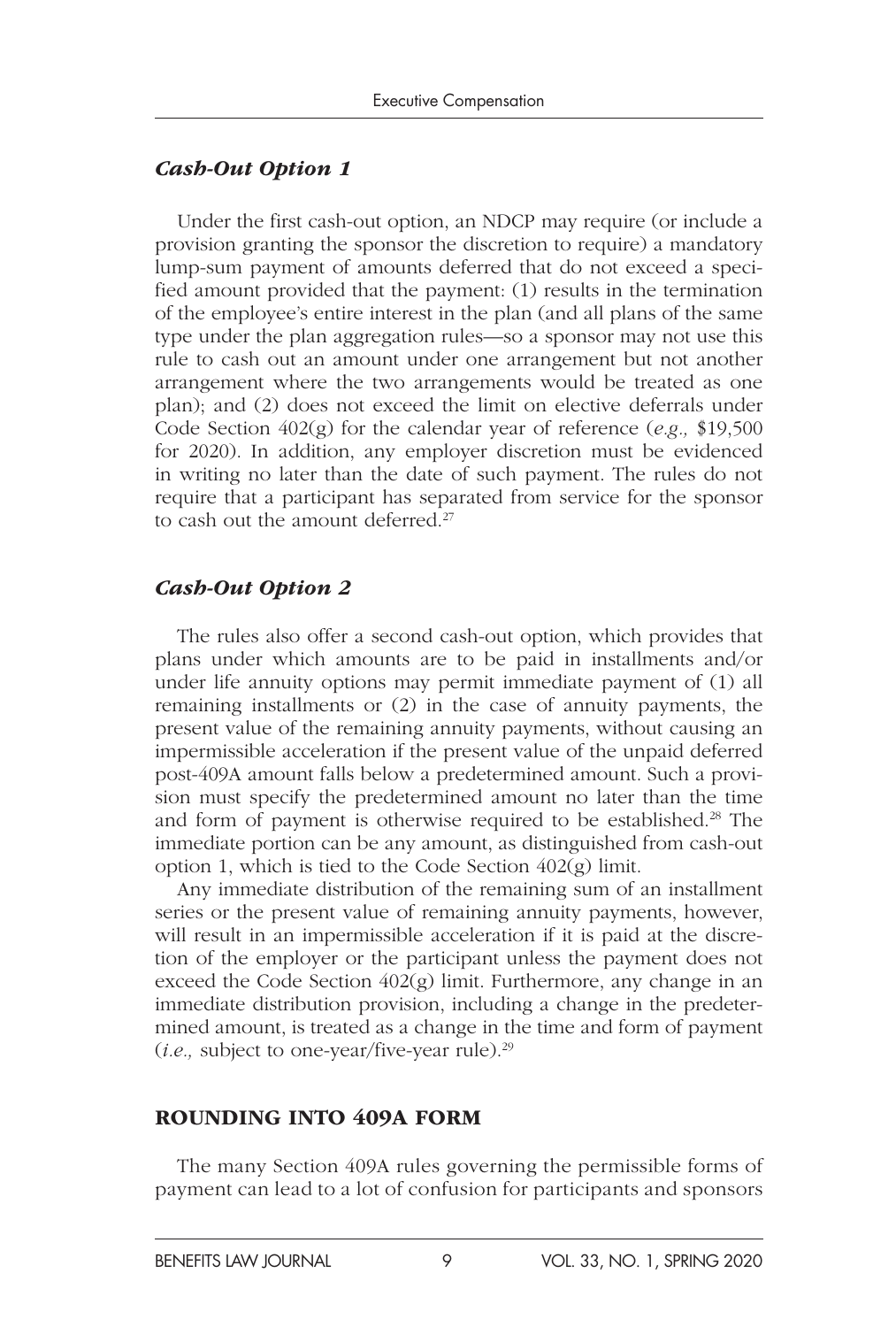alike. Even worse, if they fail to make sure that their NDCPs' document and administration comply with these rules, participants are exposed to substantial penalties: Code Section 409A failures require participants to include all previously deferred amounts under the NDCP in gross income and pay income taxes, employment taxes, and a 20-percent penalty tax, on such amount, as well as interest and penalties on this amount at the underpayment rate plus one percent and underpayment penalties. Because of the complexity of these rules and the severe consequences of noncompliance, sponsors and participants should seek the assistance of their benefit consultants and ERISA counsel in order to stay true to Code Section 409A form.

#### **NOTES**

1. Dominick Pizzano, Henrik Patel, and Kenneth Barr.*Benefits Law Journal,* Summer 2019, pp. 70–79.

- 2. Treas. Reg. § 1.409A-6(a)(3).
- 3. Treas. Reg. § 1.409A-2(a)(7)(i).
- 4. Treas. Reg. § 1.409A-2(a)(7)(iii).
- 5. Preamble § VI(D), 72 Fed, Reg. 19,234,19,253.
- 6. Treas. Reg. § 1.409A-2(b)(2).
- 7. Treas. Reg. § 1.409A-2(b)(2)(ii)(D).
- 8. *Id.*
- 9. *Id.*
- 10. *Id.*
- 11. *See* Preamble § IX(B) (fourth paragraph).
- 12. Treas. Reg. § 1.409A-2(b)(2)(iii)(B).
- 13. *Id.*
- 14. *Id.*
- 15. *Id.*
- 16. *Id.*
- 17. Treas. Reg. § 1.409A-2(b)(2)(ii)(C).
- 18. Treas. Reg. § 1.409A-2(b)(1)(i).
- 19. Treas. Reg. § 1.409A-2(b)(1)(ii).
- 20. Treas. Reg. § 1.409A-2(b)(1)(iii).
- 21. Treas. Reg. § 1.409A-2(b)(4).